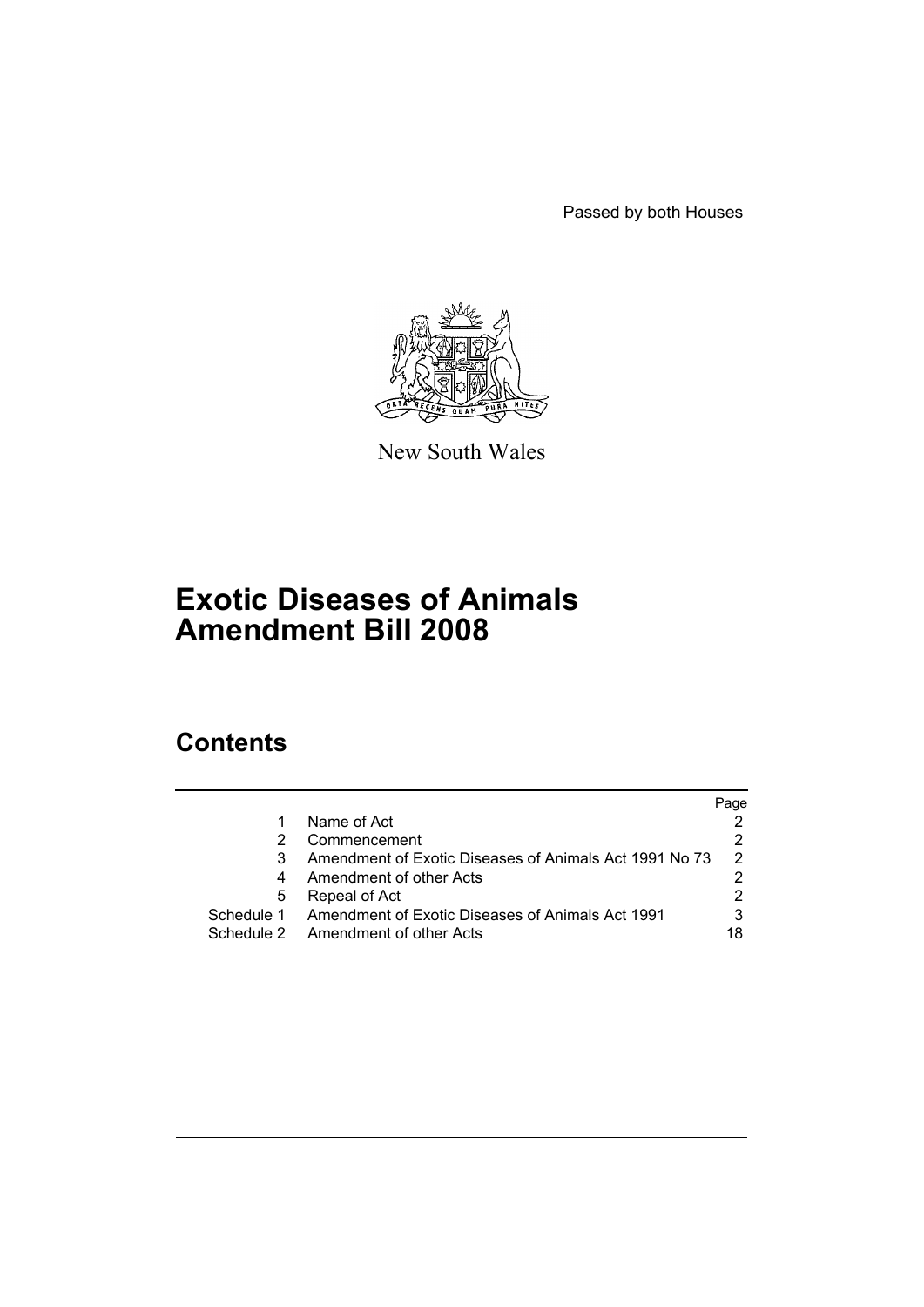*I certify that this PUBLIC BILL, which originated in the LEGISLATIVE COUNCIL, has finally passed the LEGISLATIVE COUNCIL and the LEGISLATIVE ASSEMBLY of NEW SOUTH WALES.*

*Legislative Council 2008* *Clerk of the Parliaments*



New South Wales

# **Exotic Diseases of Animals Amendment Bill 2008**

Act No , 2008

An Act to amend the *Exotic Diseases of Animals Act 1991* to make further provision with respect to the detection, containment and eradication of certain animal diseases; to make amendments with respect to proceedings under other primary industry legislation; and for other purposes.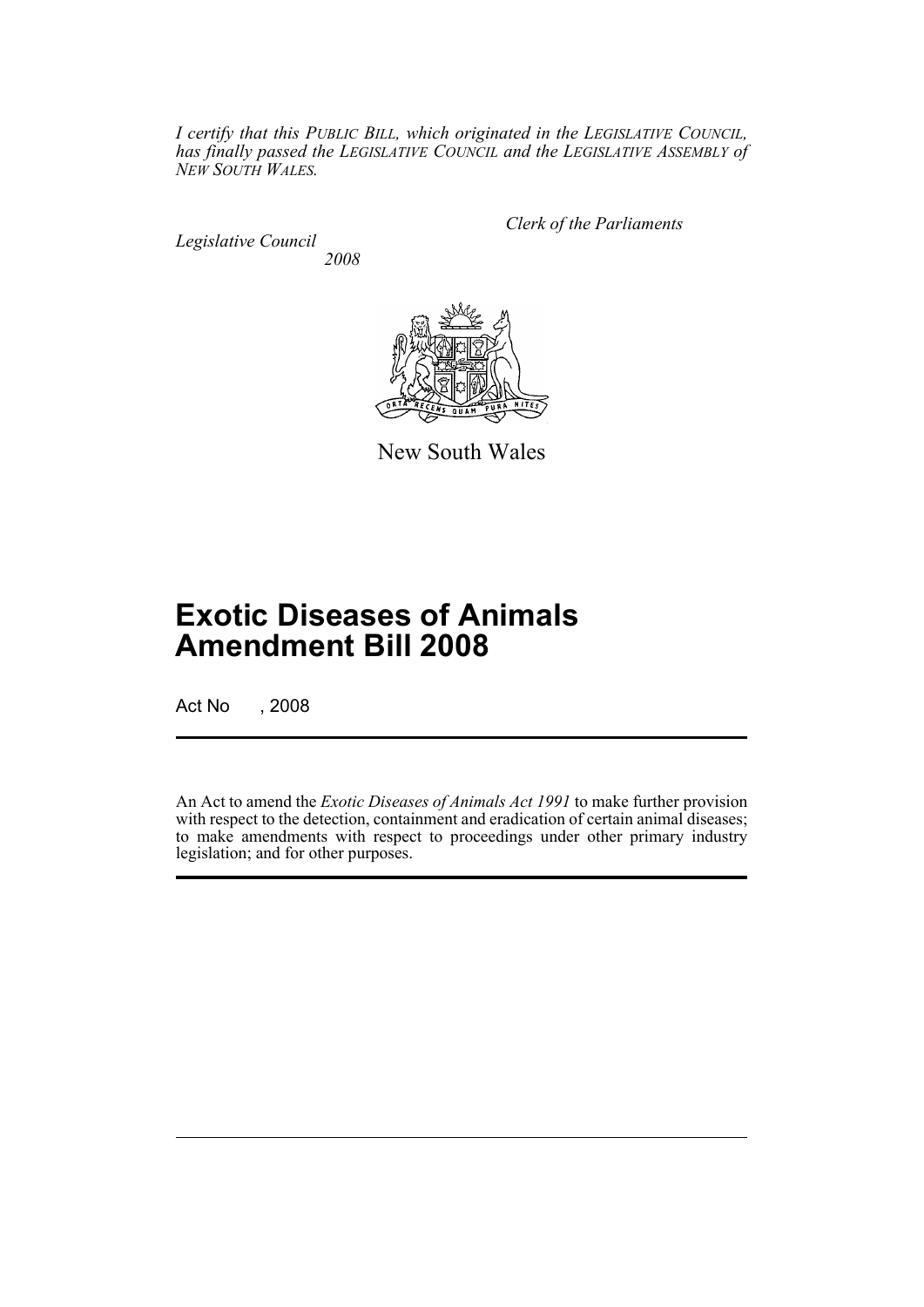# <span id="page-2-0"></span>**The Legislature of New South Wales enacts:**

### **1 Name of Act**

This Act is the *Exotic Diseases of Animals Amendment Act 2008*.

### <span id="page-2-1"></span>**2 Commencement**

This Act commences on the date of assent to this Act.

# <span id="page-2-2"></span>**3 Amendment of Exotic Diseases of Animals Act 1991 No 73**

The *Exotic Diseases of Animals Act 1991* is amended as set out in Schedule 1.

### <span id="page-2-3"></span>**4 Amendment of other Acts**

The Acts specified in Schedule 2 are amended as set out in that Schedule.

# <span id="page-2-4"></span>**5 Repeal of Act**

- (1) This Act is repealed on the day following the day on which this Act commences.
- (2) The repeal of this Act does not, because of the operation of section 30 of the *Interpretation Act 1987*, affect any amendment made by this Act.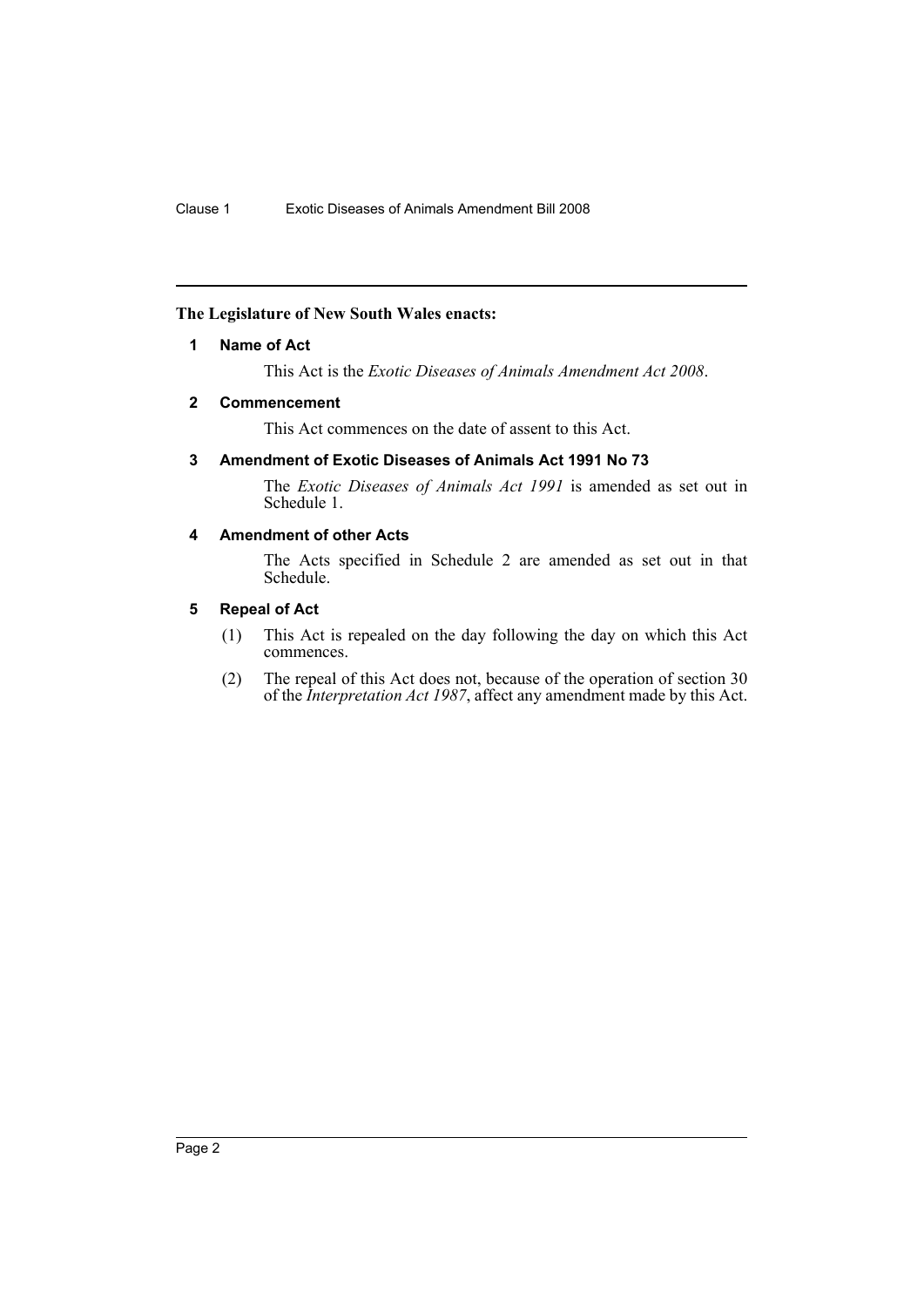Amendment of Exotic Diseases of Animals Act 1991 Schedule 1

# <span id="page-3-0"></span>**Schedule 1 Amendment of Exotic Diseases of Animals Act 1991**

(Section 3)

# **[1] The whole Act (except where otherwise amended by this Schedule)** Omit "exotic disease" wherever occurring.

Insert instead "emergency animal disease".

# **[2] Section 1**

Omit the section. Insert instead:

**1 Name of Act**

This Act is the *Animal Diseases (Emergency Outbreaks) Act 1991*.

# **[3] Sections 5 (1), 6 (1) and (3) and 75 (1)**

Omit "power" wherever occurring. Insert instead "function".

### **[4] Section 5 (3)**

Omit "other power". Insert instead "other function".

# **[5] Section 6A**

Omit the section. Insert instead:

# **6A Meaning of "emergency animal disease"**

- (1) For the purposes of this Act, *emergency animal disease* means any of the following:
	- (a) bovine spongiform encephalopathy,
	- (b) foot and mouth disease,
	- (c) rabies,
	- (d) any other animal disease declared by the Minister, by order in writing, to be an emergency animal disease for the purposes of this Act.
- (2) An order by the Minister under this section:
	- (a) comes into force on the date that it is signed, and
	- (b) must be published in the Gazette within 14 days after that date.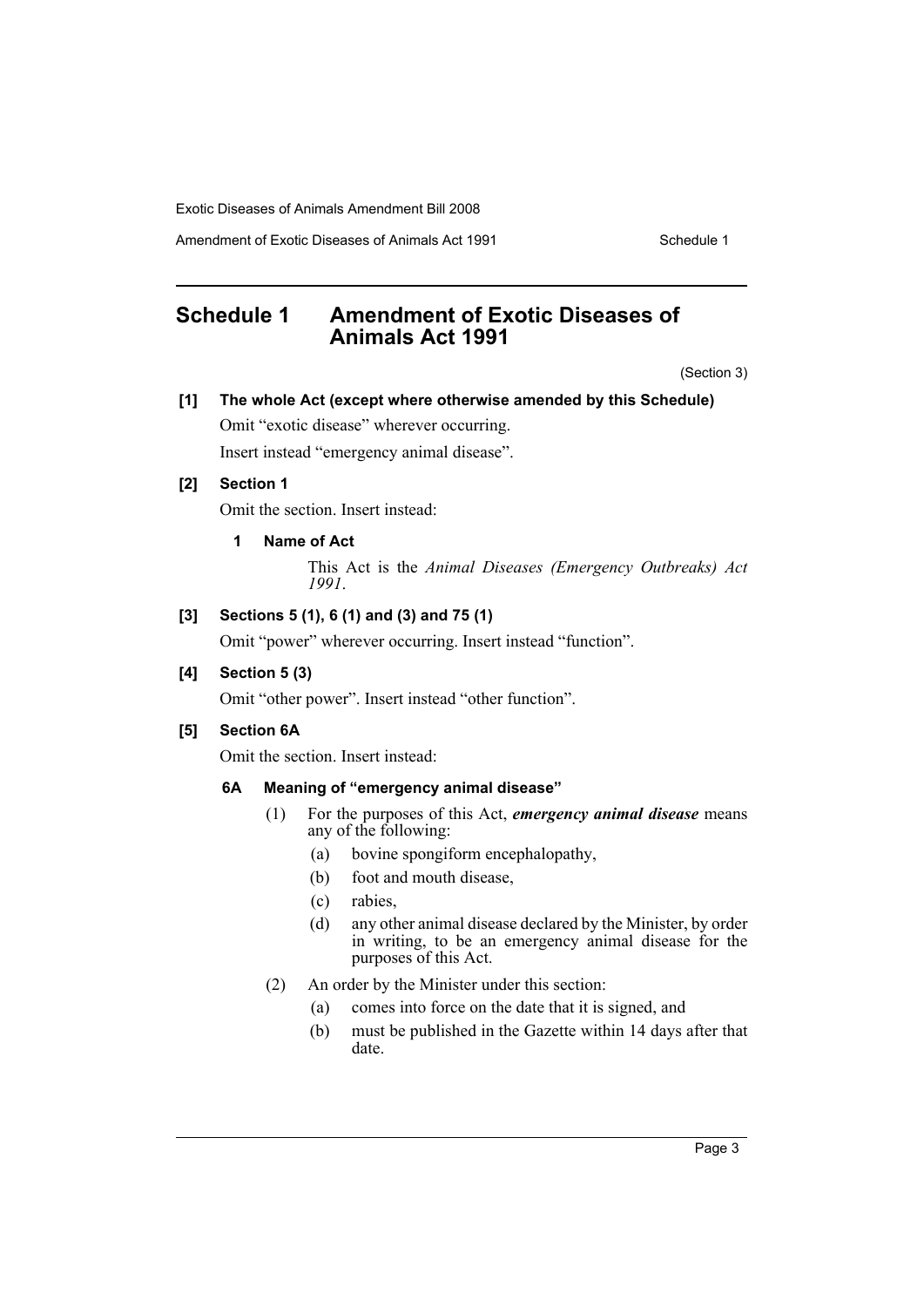Schedule 1 Amendment of Exotic Diseases of Animals Act 1991

(3) An order which has not been so published within 14 days after it was made is taken (unless it has already been revoked) to have been revoked at the end of that 14-day period.

#### **[6] Section 7 Duty to notify**

Insert at the end of the section:

- (2) Without limiting any requirement under subsection (1), a veterinary practitioner must, as soon as possible after becoming aware of or suspecting that an animal or animal product the practitioner is examining (or in respect of which the practitioner has been consulted) is infected with a disease (other than an emergency animal disease) that the practitioner suspects:
	- (a) is a new or emerging disease, or
	- (b) is not endemic to this State, or
	- (c) does not usually occur in the species of animal (or in the kind of animal product) that the practitioner is examining or in respect of which the practitioner has been consulted,

report the fact to an inspector by the quickest means of communication available to the veterinary practitioner. Maximum penalty: 200 penalty units.

#### **[7] Section 9 Possession or administration of animal disease agents**

Omit "exotic" wherever occurring. Insert instead "animal".

#### **[8] Section 11A**

Insert after section 11:

#### **11A Extent of declaration**

A declaration under section 10 or 11 must identify the classes or descriptions of animals, animal products, fodder, fittings, soil or vehicles that are affected by the declaration.

#### **[9] Section 12 Permit for entry or exit**

Omit section 12 (1) (c). Insert instead:

(c) brings, moves or takes, or allows any person to bring, move or take, any animal, animal product, fodder, fitting or soil to which the relevant declaration applies into, within or out of any such premises, place, area or vehicle, or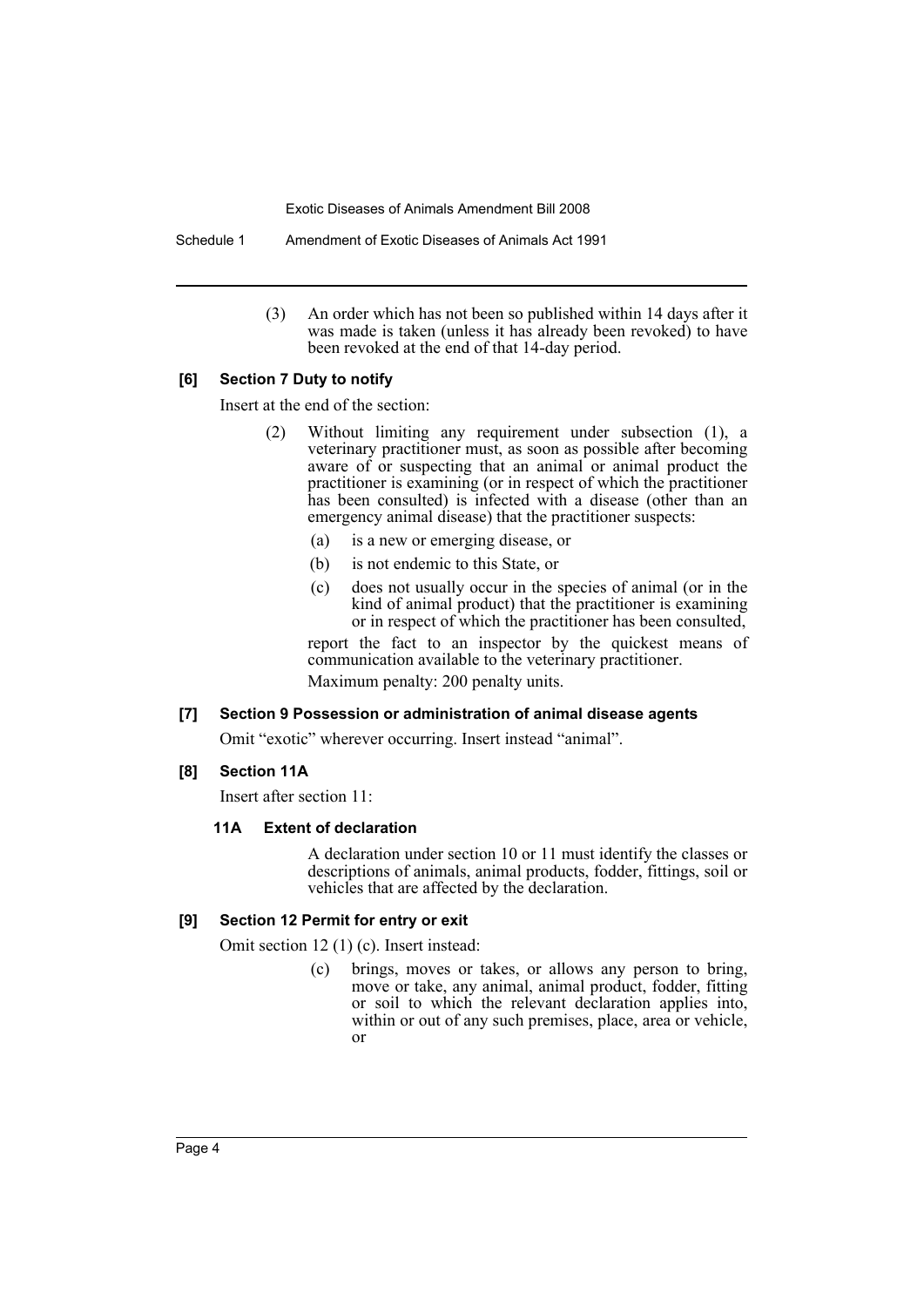Amendment of Exotic Diseases of Animals Act 1991 Schedule 1

# **[10] Sections 12 (2), 16 (2), 31 and 45 (1) (g) and (h)**

Insert ", soil" after "fitting" wherever occurring.

#### **[11] Sections 12 (2) (b) and 28 (1)**

Omit "or fittings" wherever occurring. Insert instead ", fittings or soil".

#### **[12] Section 13**

Omit the section. Insert instead:

# **13 Entry and exit points**

- (1) Any movement of:
	- (a) any vehicle affected by the relevant declaration into or out of an infected place, or
	- (b) any animal, animal product, fodder, fittings or soil affected by the relevant declaration into or out of an infected place or infected vehicle, or
	- (c) any person into or out of any such infected place or infected vehicle,

must be made only through a point or points specified in a notice issued by an inspector to the person in charge, or in apparent control, of the infected place or infected vehicle.

- (2) The inspector may cause the notice to be published in a local newspaper or on the Department's internet website, or both.
- (3) A person who knows or has reason to believe any premises, place or area to be an infected place or that a vehicle is an infected vehicle and who, in contravention of this section:
	- (a) goes into or out of the infected place or infected vehicle, or
	- (b) moves any other person into or out of the infected place or infected vehicle, or
	- (c) moves any animal, animal product, fodder, fitting, soil or vehicle affected by the relevant declaration into or out of the infected place or infected vehicle,

is guilty of an offence.

Maximum penalty: 400 penalty units or imprisonment for 12 months, or both.

# **[13] Sections 15 (2), 16 (1) and 18 (2)**

Insert ", soil" after "fittings" wherever occurring.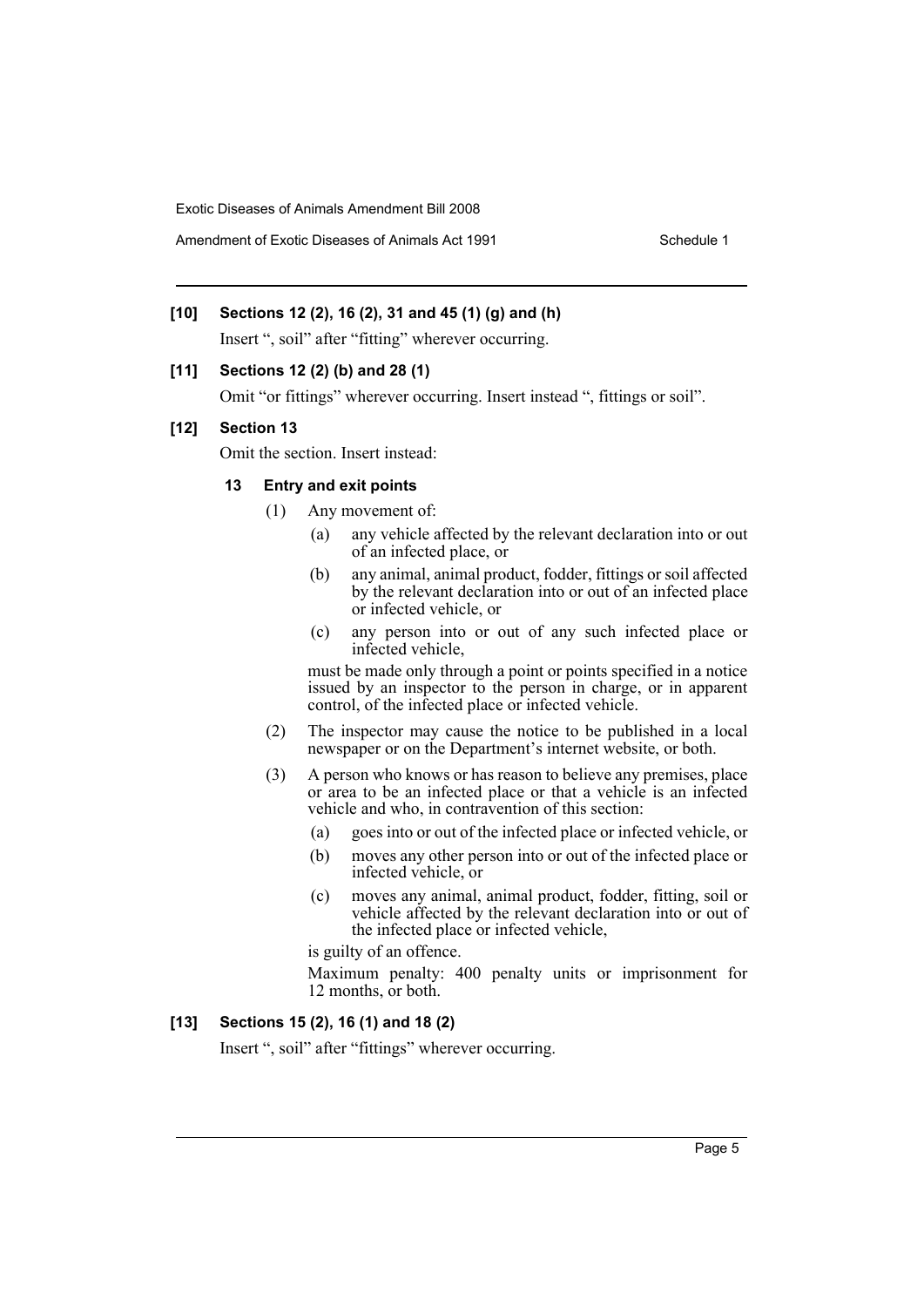Schedule 1 Amendment of Exotic Diseases of Animals Act 1991

#### **[14] Section 18 Entry and exit points**

Omit section 18 (1). Insert instead:

(1) Any movement of any animal, animal product, fodder, fittings, soil or vehicle affected by the relevant declaration into or out of a restricted area must be made only through a point or points specified in a notice issued by an inspector and published in a local newspaper or on the Department's internet website, or both.

#### **[15] Section 19 Notice of order constituting restricted area**

Omit section 19 (1). Insert instead:

- (1) Notice of an order declaring any premises, place or area to be a restricted area must be published:
	- (a) in the Gazette, and
	- (b) in a local newspaper or on the Department's internet website, or both.

#### **[16] Section 20 Area restriction order**

Omit section 20 (1). Insert instead:

- (1) The Minister may, by order published in the Gazette (an *area restriction order*), direct all or any specified persons or class of persons within a restricted area to take measures specified in the order for the purpose of controlling, eradicating or preventing the spread of an emergency animal disease.
- (1A) An area restriction order must also be published in a local newspaper or on the Department's internet website, or both.

#### **[17] Sections 20 (2) (b) and 45 (1) (f)**

Omit ", vaccination" wherever occurring.

#### **[18] Section 20 (2) (c)**

Insert "(including soil)" after "things".

#### **[19] Section 21 Declaration of control area**

Omit "and the classes or descriptions of animals or animal products that are affected by it" from section 21 $(2)$ .

#### **[20] Section 22 Control orders**

Omit "When directed by the Minister to do so, an inspector" from section  $22(1)$ .

Insert instead "The Minister".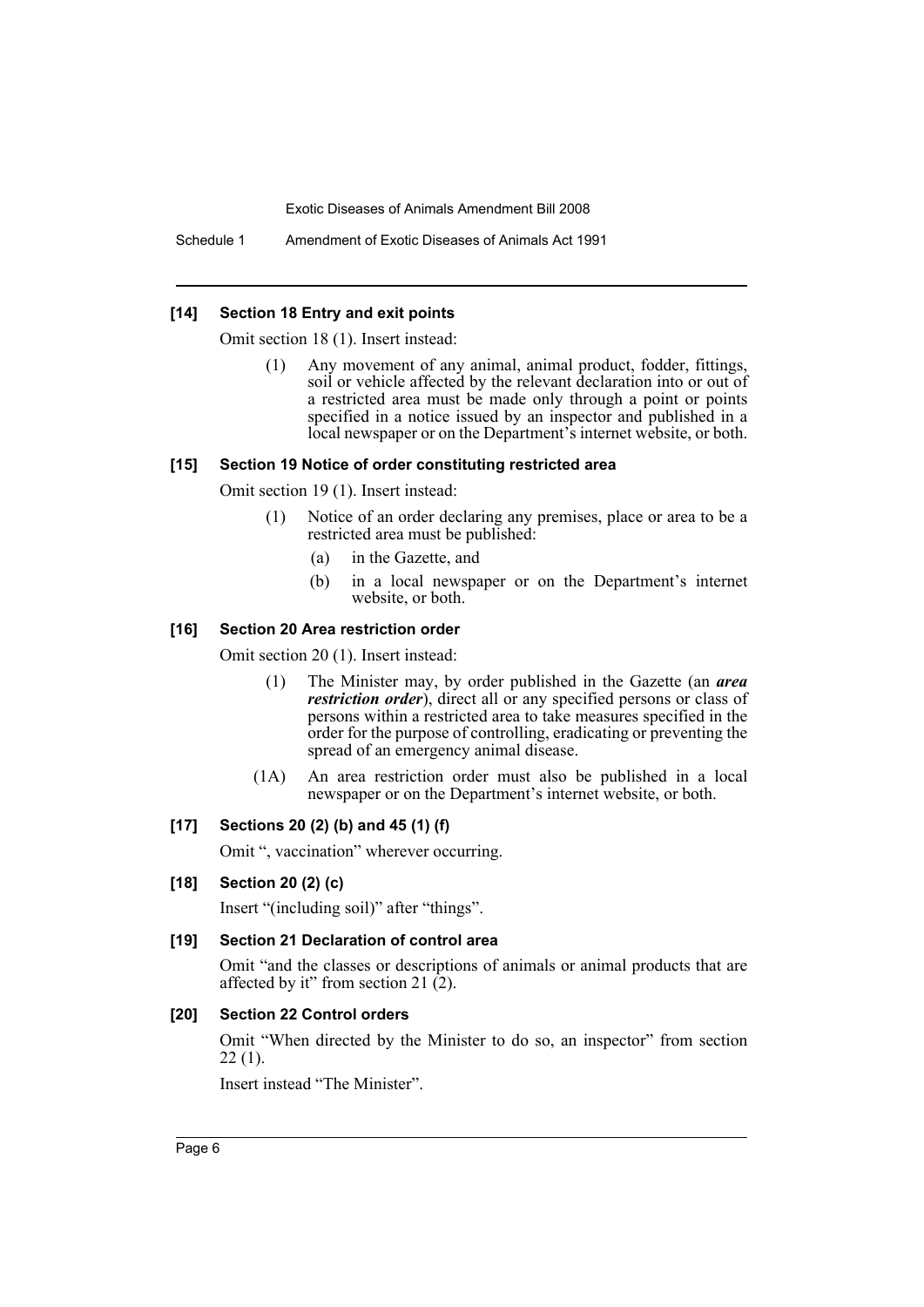# Amendment of Exotic Diseases of Animals Act 1991 Schedule 1

# **[21] Section 22 (1) (a) (ii)–(v)**

Omit "specified" wherever occurring. Insert instead "all or any specified".

# **[22] Section 22 (1) (a) (v)**

Insert ", or any soil," after "products".

**[23] Section 22 (1) (b)**

Omit "or inspector".

# **[24] Section 22 (2A)**

Insert after section 22 (2):

(2A) A person does not commit an offence under subsection (2) of contravening a control order if the act constituting the contravention is authorised by a permit granted to the person.

# **[25] Section 23 Notice of order constituting control area**

Omit section 23 (1). Insert instead:

- (1) Notice of an order declaring any premises, place or area to be a control area must be published:
	- (a) in the Gazette, and
	- (b) in a local newspaper or on the Department's internet website, or both.

# **[26] Section 24 Permits**

Omit section 24 (1). Insert instead:

- (1) An inspector may grant a permit authorising:
	- (a) the entry to or exit from, or movement within, an infected place, infected vehicle or restricted area, or
	- (b) the carrying out of any activity that is the subject of a control order.

# **[27] Section 24 (2A)**

Insert after section 24 (2):

(2A) Without limiting the basis on which permits may be granted, a permit may be granted on a general basis so that it applies to a specified class of persons. Any such general permit may be granted by such means as may be approved by the Minister.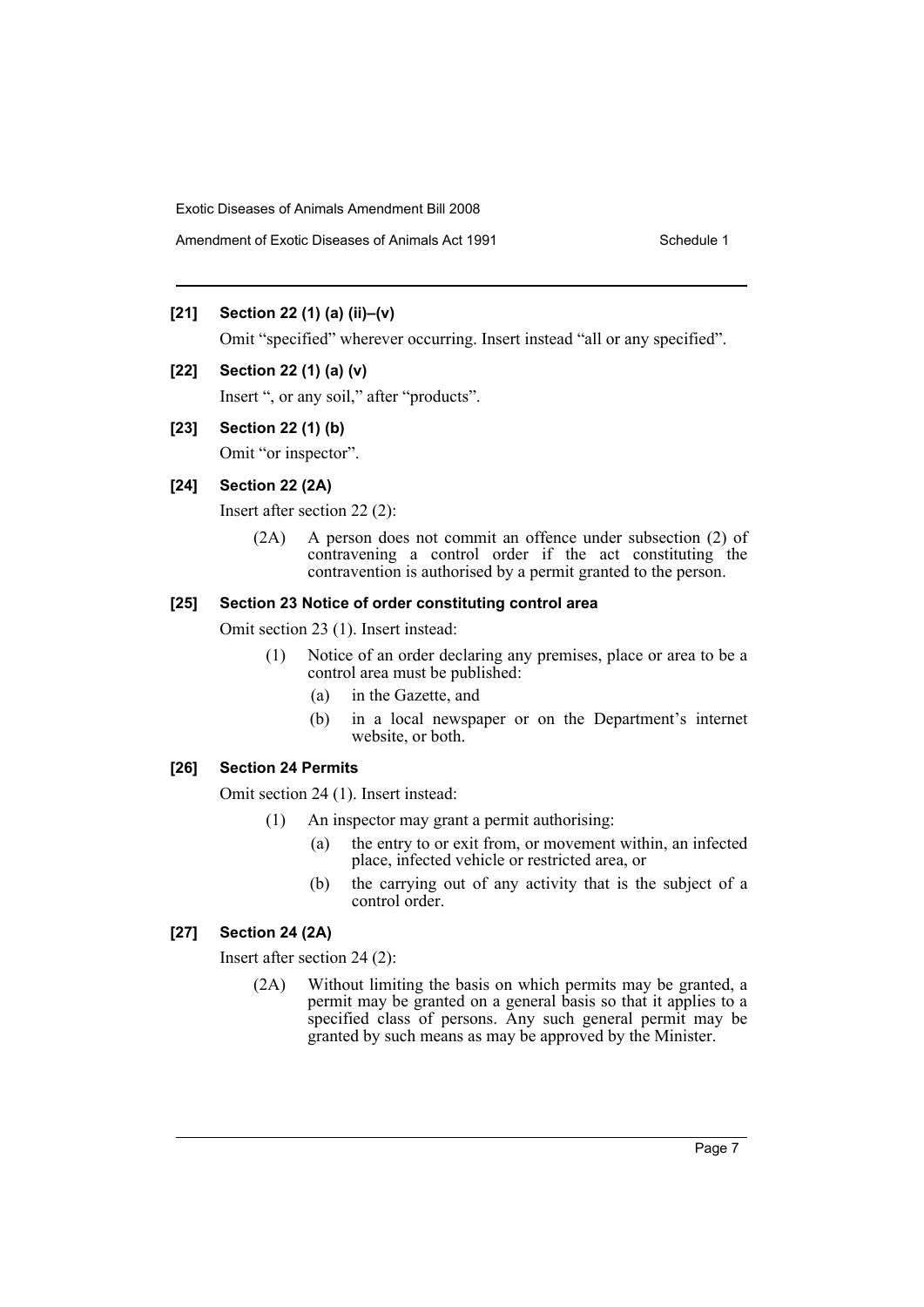Schedule 1 Amendment of Exotic Diseases of Animals Act 1991

#### **[28] Section 24 (3)**

Insert "In the case of a permit that has been granted on a general basis to a specified class of persons, notice of the revocation or variation may be published on the Department's internet website." after "the permit.".

#### **[29] Sections 27 (Other functions and liabilities not affected), 67 and 77 (2)**

Omit "powers" wherever occurring. Insert instead "functions".

#### **[30] Section 28 Entry of animals etc from outside State**

Omit "fittings or" from section 28 (2). Insert instead "fittings, soil or".

#### **[31] Section 28 (2)**

Insert "or to that soil" after "and vehicles".

#### **[32] Section 32 Destruction of animals, premises and other property**

Insert at the end of section 32 (1) (b):

- , or
- (c) any domestic animal that is in a declared area, but only if the Minister is satisfied that it is reasonably necessary to do so in order to prevent the spread of an emergency animal disease.

### **[33] Section 32 (3)**

Insert after section 32 (2):

(3) For the purposes of subsection  $(1)$  (c), it does not matter whether the domestic animal is infected with an emergency animal disease or not.

### **[34] Section 33 Notice of destruction order**

Omit "affected".

#### **[35] Section 35 Quarantine of places and vehicles**

Insert ", or part of any premises or place," after "any premises, place or vehicle" in section 35 (1).

# **[36] Sections 35 (1), 38A (3), 39 (1) (a) (ii), 41 and 45 (1) (e)**

Omit "or fitting" wherever occurring. Insert instead ", fitting or soil".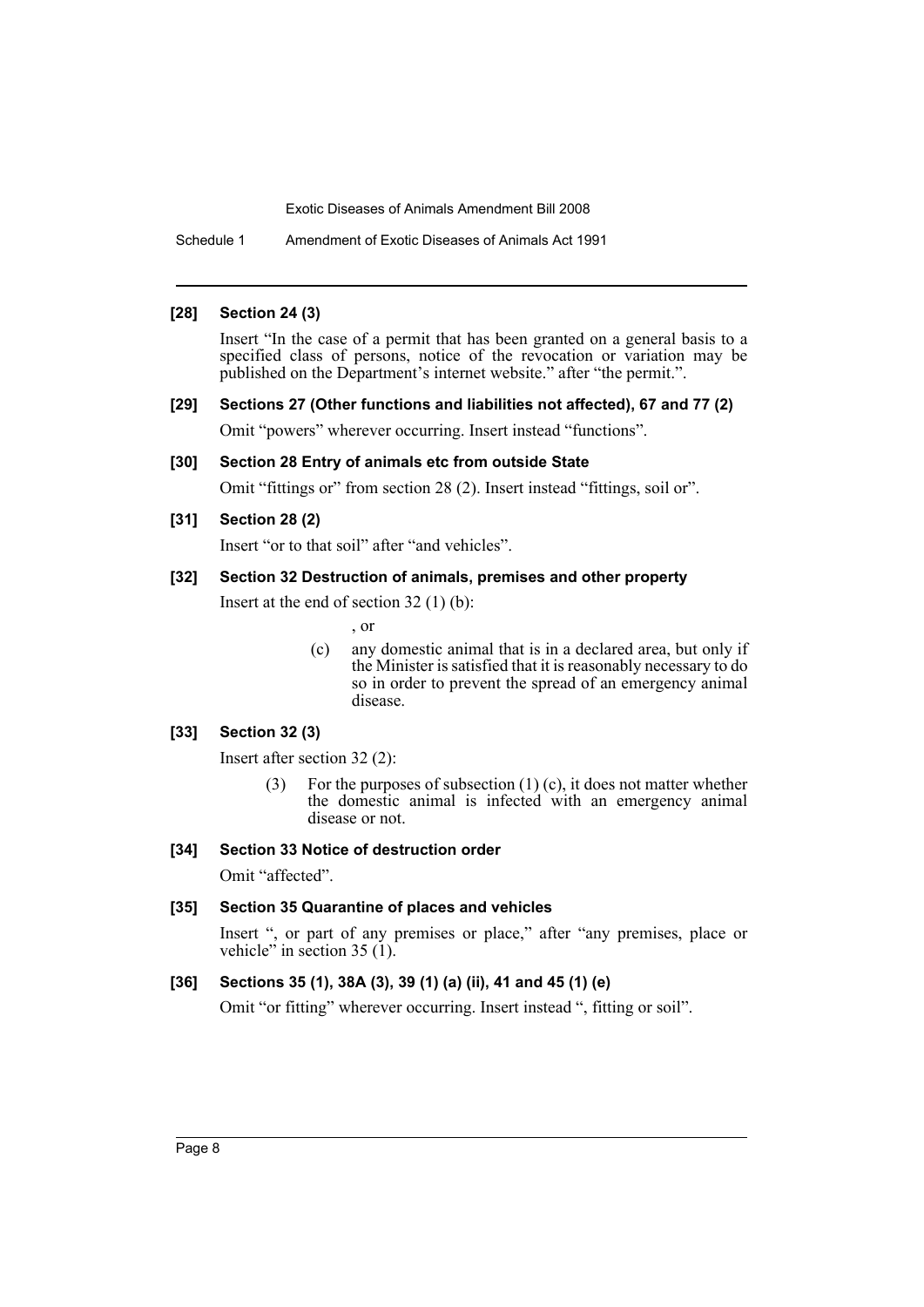Amendment of Exotic Diseases of Animals Act 1991 Schedule 1

### **[37] Section 35 (1A)**

Insert after section 35 (1):

(1A) A quarantine order must identify the classes or descriptions of animals, animal products, fodder, fittings or soil to which the order relates.

#### **[38] Section 39 Disinfection of places and vehicles**

Insert "or leaving" after "entering" in section 39 (1) (b).

#### **[39] Section 43 Verbal and documentary information**

Omit "preventing, controlling or eradicating" from section 43 (1). Insert instead "controlling, eradicating or preventing the spread of".

### **[40] Section 43 (1) (a)**

Omit "prevention, control or eradication of the disease".

Insert instead "control or eradication of the disease or the prevention of the spread of the disease".

# **[41] Section 45 Search and entry and other powers**

Omit "power or" from section 45 (1).

#### **[42] Sections 45 (1) (e) and (i) and 46 (2) (e)**

Omit ", vaccinate" wherever occurring.

# **[43] Section 45 (2)**

Omit "or a declaration of an infected place".

Insert instead ", a declaration of an infected place or a declaration of a restricted area".

#### **[44] Section 46 Requiring assistance**

Omit "powers or performing the inspector's" from section 46 (1).

#### **[45] Section 46 (2) (a)**

Omit "vaccinate". Insert instead "treat".

#### **[46] Section 47 Request for assistance**

Omit "powers or the performance of the inspector's".

# **[47] Sections 47 and 50 (a)**

Omit "powers or in the performance of the inspector's" wherever occurring.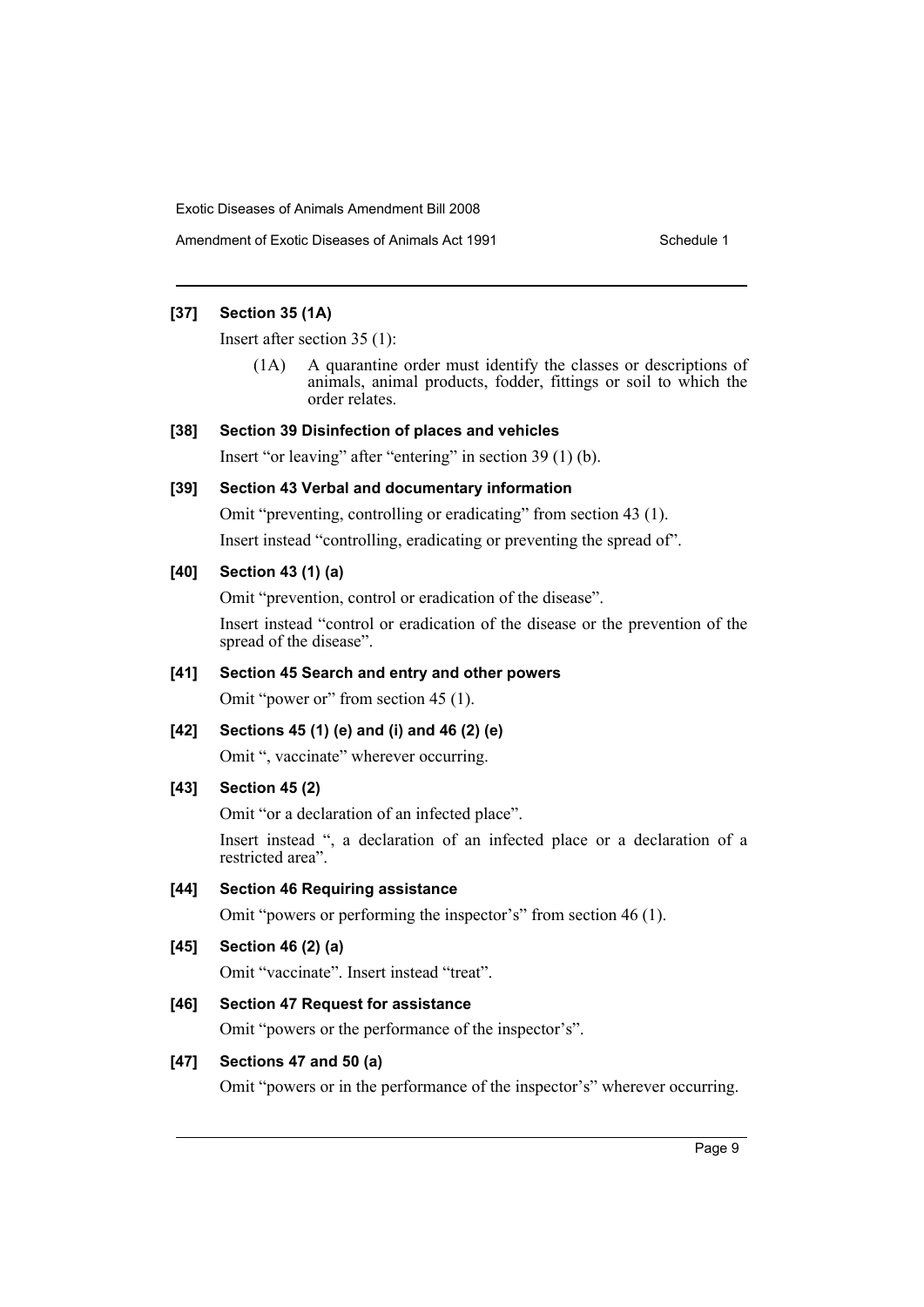Schedule 1 Amendment of Exotic Diseases of Animals Act 1991

#### **[48] Section 48 Search warrant**

Omit "powers or performing the inspector's" from section 48 (2).

#### **[49] Part 6, heading**

Omit "**The Exotic**". Insert instead "**Emergency Animal**".

#### **[50] Section 51 Establishment of the Fund**

Omit "Exotic Diseases". Insert instead "Emergency Animal Diseases".

# **[51] Section 51**

Omit "specific exotic diseases".

Insert instead "specific emergency animal diseases".

# **[52] Section 52 Payments to the Fund**

Omit "the prevention, control and eradication of any exotic diseases" from section 52  $\tilde{a}$ ).

Insert instead "controlling, eradicating and preventing the spread of emergency animal diseases".

# **[53] Section 54 Declaration of compensable diseases**

Omit section 54 (1). Insert instead:

- (1) The Minister may, by order published in the Gazette:
	- (a) declare an emergency animal disease to be a disease to which this Part applies, and
	- (b) declare any such disease to be a *class A compensable disease* or a *class B compensable disease* for the purposes of this Part.

### **[54] Section 54 (3)**

Insert after section 54 (2):

(3) In this Part:

*authorised inspector* means an inspector who is authorised by the Chief Veterinary Officer for the purposes of this Part.

*property* means any premises, animal products, fodder, fittings and vehicles.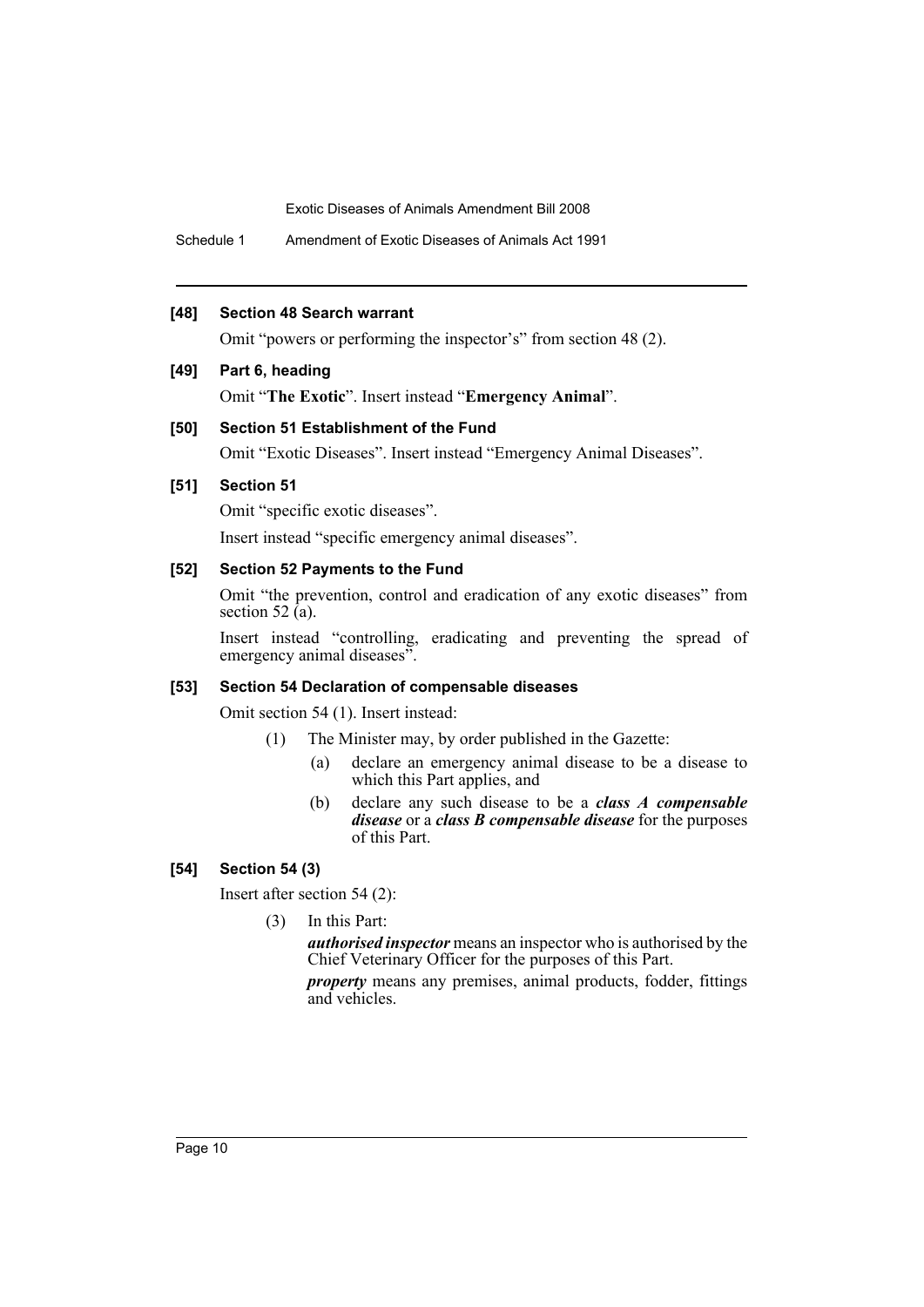Amendment of Exotic Diseases of Animals Act 1991 Schedule 1

### **[55] Section 55**

Omit the section. Insert instead:

#### **55 Compensation payable to owners of animals and property**

- (1) Compensation is payable under this Part:
	- (a) to the owner of any domestic animal or property that has been destroyed in accordance with this Act for the purpose of controlling, eradicating or preventing the spread of an emergency animal disease to which this Part applies, and
	- (b) to the owner of any domestic animal that:
		- (i) has been reported to the Director-General or an inspector as being affected by, or as having died of, an emergency animal disease to which this Part applies, and
		- (ii) is certified by an authorised inspector as having died of a class A compensable disease, and
	- (c) to the owner of any domestic animal that:
		- (i) has been reported to the Director-General or an inspector as having died of an emergency animal disease to which this Part applies, and
		- (ii) is certified by an authorised inspector as having died of a class B compensable disease.
- (2) However, compensation is payable to the owner of a domestic animal under subsection  $(1)$  (c) only if:
	- (a) the Director-General is satisfied there has been no unreasonable delay in reporting the death of the animal, and
	- (b) the Chief Veterinary Officer certifies that the destruction of the animal would have been required under this Act had the animal not died.

#### **[56] Section 59 Settlement**

Omit "inspector approved by the Chief Veterinary Officer" from section 59 (1).

Insert instead "authorised inspector".

#### **[57] Section 66 Appointment of Chief Veterinary Officer**

Omit "powers and perform the" from section 66 (2).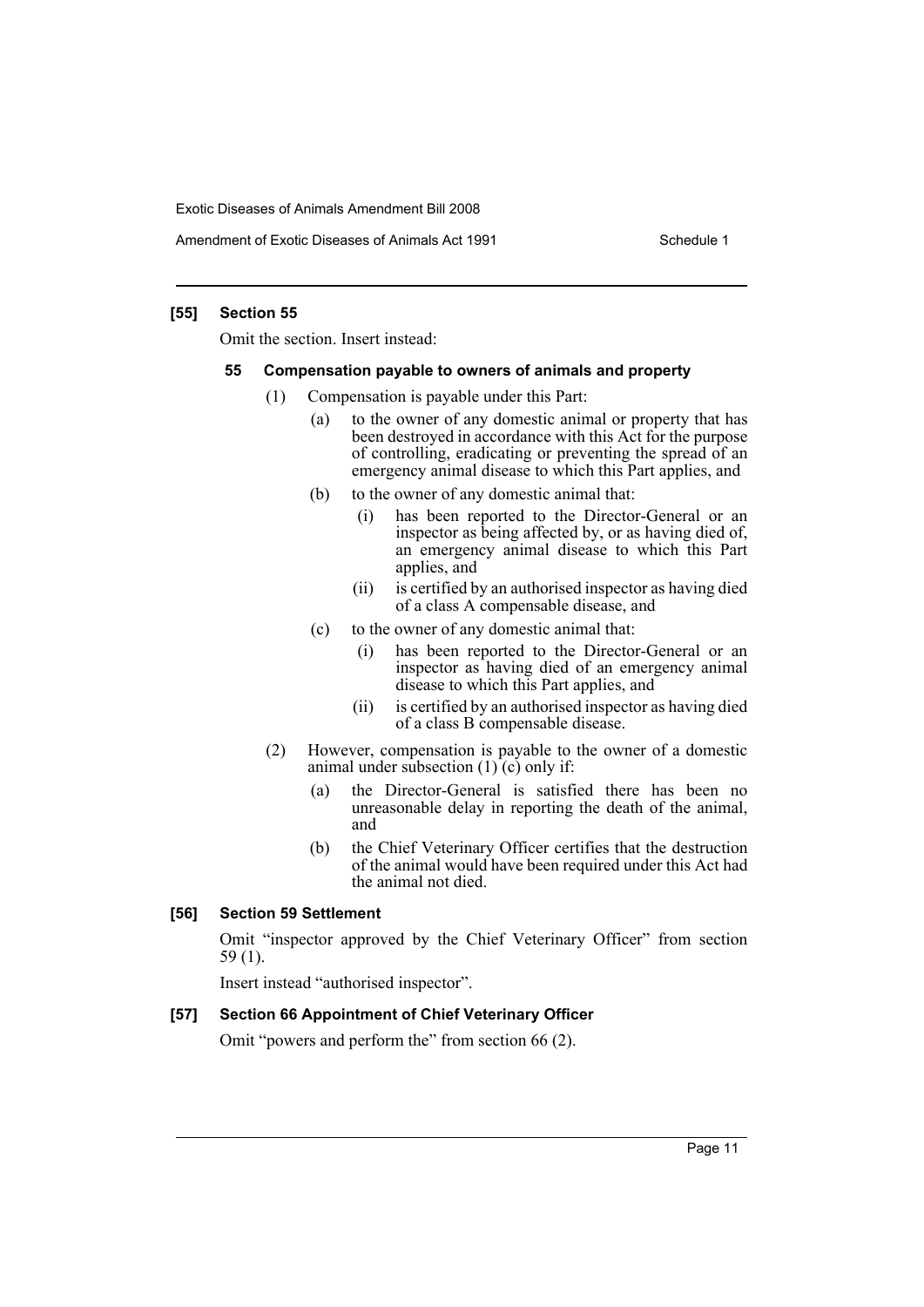Schedule 1 Amendment of Exotic Diseases of Animals Act 1991

#### **[58] Section 68 Appointment of inspectors**

Omit "and performance by that person or those persons of the powers and functions of an inspector under this Act or of such of those powers and".

Insert instead "by that person or those persons of the functions of an inspector under this Act or of such of those".

#### **[59] Section 69A**

Insert after section 69:

#### **69A Fees for services**

- (1) A fee of such amount as may be prescribed by the regulations may be charged for any service provided under this Act or the regulations, including for the following:
	- (a) the granting of permits (other than a permit authorising the movement of any person, animal or other thing from one part of a property to another part of the same property),
	- (b) the granting of authorities by the Chief Veterinary Officer under section 9 (2),
	- (c) the issuing of certificates by the Chief Veterinary Officer or an inspector for the purposes of Part 7.
- (2) Any such fee payable under this section may be recovered by the Crown as a debt in a court of competent jurisdiction.
- (3) The regulations may make provision for or with respect to the payment of fees under this section, including the waiver or refund of any such fee or the payment of a fee by instalments.

#### **[60] Section 70 Reasonable suspicion of infection**

Omit section 70 (1). Insert instead:

(1) For the purposes of this Act, an animal, place or thing may reasonably be suspected of being infected with an emergency animal disease if there is reason to think that an animal disease agent is present in or on the animal, place or thing.

#### **[61] Section 70A**

Insert after section 70:

#### **70A False or misleading statements**

A person must not:

(a) in any application for a permit or other authorisation under this Act or the regulations, or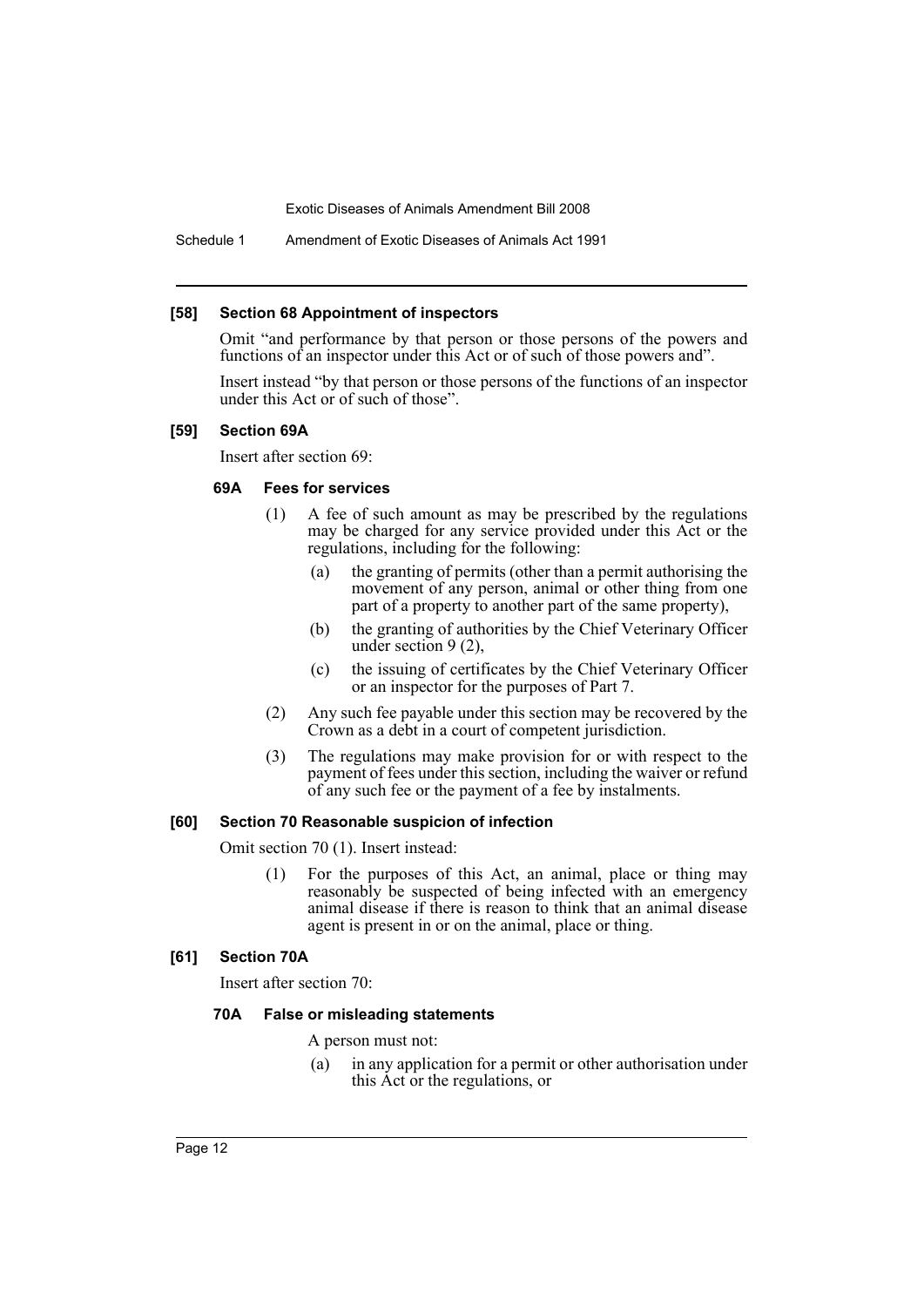Amendment of Exotic Diseases of Animals Act 1991 Schedule 1

(b) in complying with any requirement to provide information to a person engaged in the administration of this Act,

make any statement that the person knows, or could reasonably be expected to know, is false or misleading in a material respect. Maximum penalty: 200 penalty units or imprisonment for 6 months, or both.

**Note.** Making a false claim for compensation under Part 7 of this Act is also an offence—see section 65.

#### **[62] Sections 71 and 71A**

Omit section 71. Insert instead:

#### **71 Proceedings for offences**

- (1) Proceedings for an offence under this Act or the regulations are to be dealt with summarily:
	- (a) before the Local Court, or
	- (b) before the Supreme Court in its summary jurisdiction.
- (2) Any such proceedings must be commenced not later than 2 years from when the offence was alleged to have been committed.
- (3) If proceedings are brought in the Local Court, the maximum monetary penalty that the Court may impose for the offence is 100 penalty units or the maximum monetary penalty provided for the offence by this Act or the regulations, whichever is the lesser.

# **71A Penalty notices**

- (1) An authorised officer may serve a penalty notice on a person if it appears to the officer that the person has committed an offence under this Act or the regulations, being an offence prescribed by the regulations as a penalty notice offence.
- (2) A penalty notice is a notice to the effect that, if the person served does not wish to have the matter determined by a court, the person can pay, within the time and to the person specified in the notice, the amount of the penalty prescribed by the regulations for the offence if dealt with under this section.
- (3) A penalty notice may be served personally or by post.
- (4) If the amount of penalty prescribed for an alleged offence is paid under this section, no person is liable to any further proceedings for the alleged offence.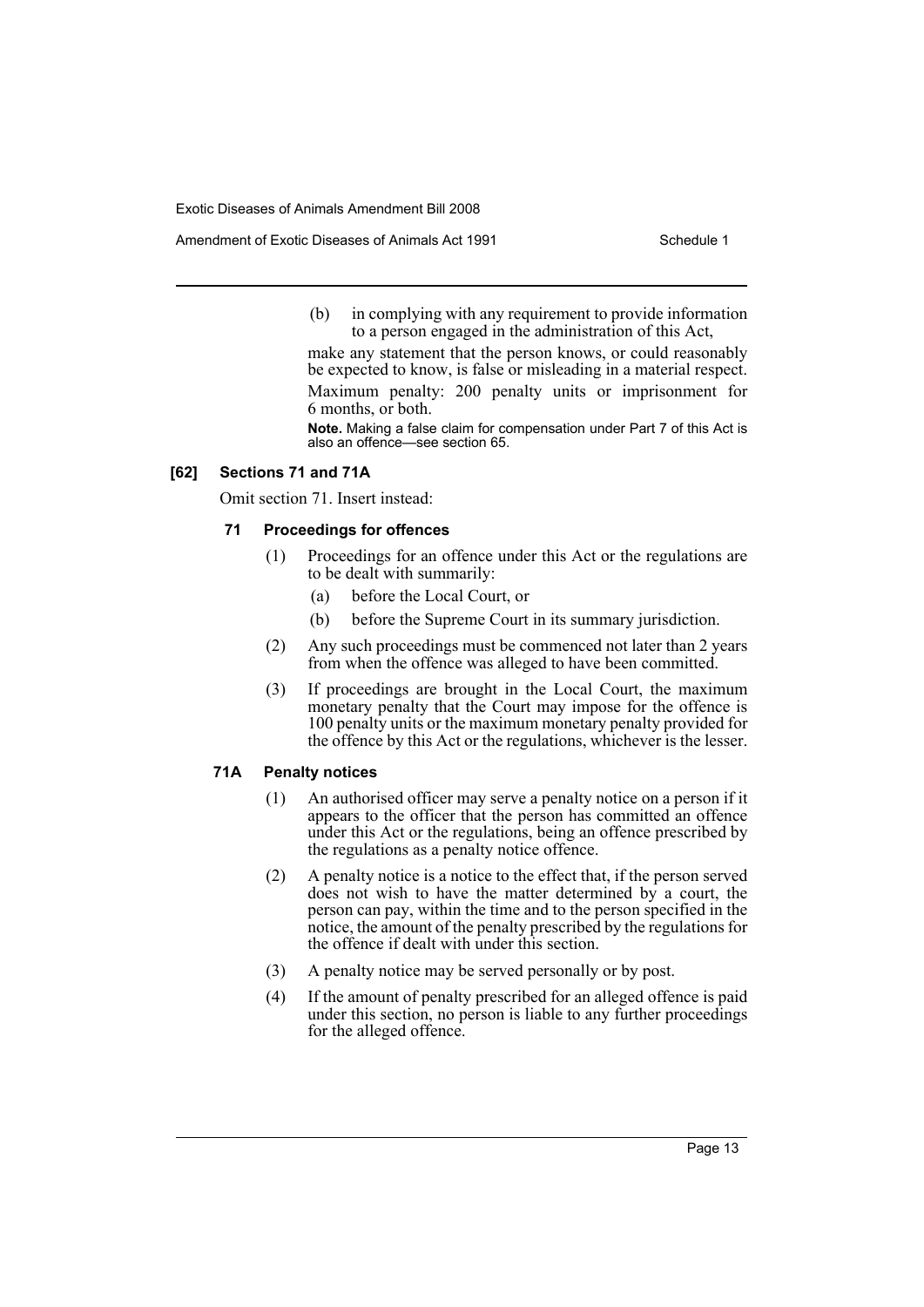Schedule 1 Amendment of Exotic Diseases of Animals Act 1991

- (5) Payment under this section is not to be regarded as an admission of liability for the purpose of, and does not in any way affect or prejudice, any civil claim, action or proceeding arising out of the same occurrence.
- (6) The regulations may:
	- (a) prescribe an offence for the purposes of this section by specifying the offence or by referring to the provision creating the offence, and
	- (b) prescribe the amount of penalty payable for the offence if dealt with under this section, and
	- (c) prescribe different amounts of penalties for different offences or classes of offences.
- (7) The amount of a penalty prescribed under this section for an offence is not to exceed the maximum amount of penalty that could be imposed for the offence by a court.
- (8) However, subsection (7) does not authorise the amount of a penalty prescribed under this section for any offence to exceed 10 penalty units.
- (9) This section does not limit the operation of any other provision of, or made under, this or any other Act relating to proceedings that may be taken in respect of offences.
- (10) In this section, *authorised officer* means:
	- (a) a police officer, or
	- (b) a person of a class prescribed by the regulations as a class of person who may issue penalty notices under this section.

# **[63] Sections 75 (2) and 76 (4)**

Omit "power or authority" wherever occurring. Insert instead "function".

#### **[64] Section 76 Protection of control programs**

Omit section 76 (1). Insert instead:

- (1) The Minister may by order in writing certify that:
	- (a) an outbreak of an emergency animal disease exists in any part of New South Wales, or
	- (b) an outbreak of an emergency animal disease exists in any other part of Australia and it is necessary or expedient to take action or to make any declaration or authorisation under this Act to prevent, or reduce the risk of, the spread of the disease to New South Wales.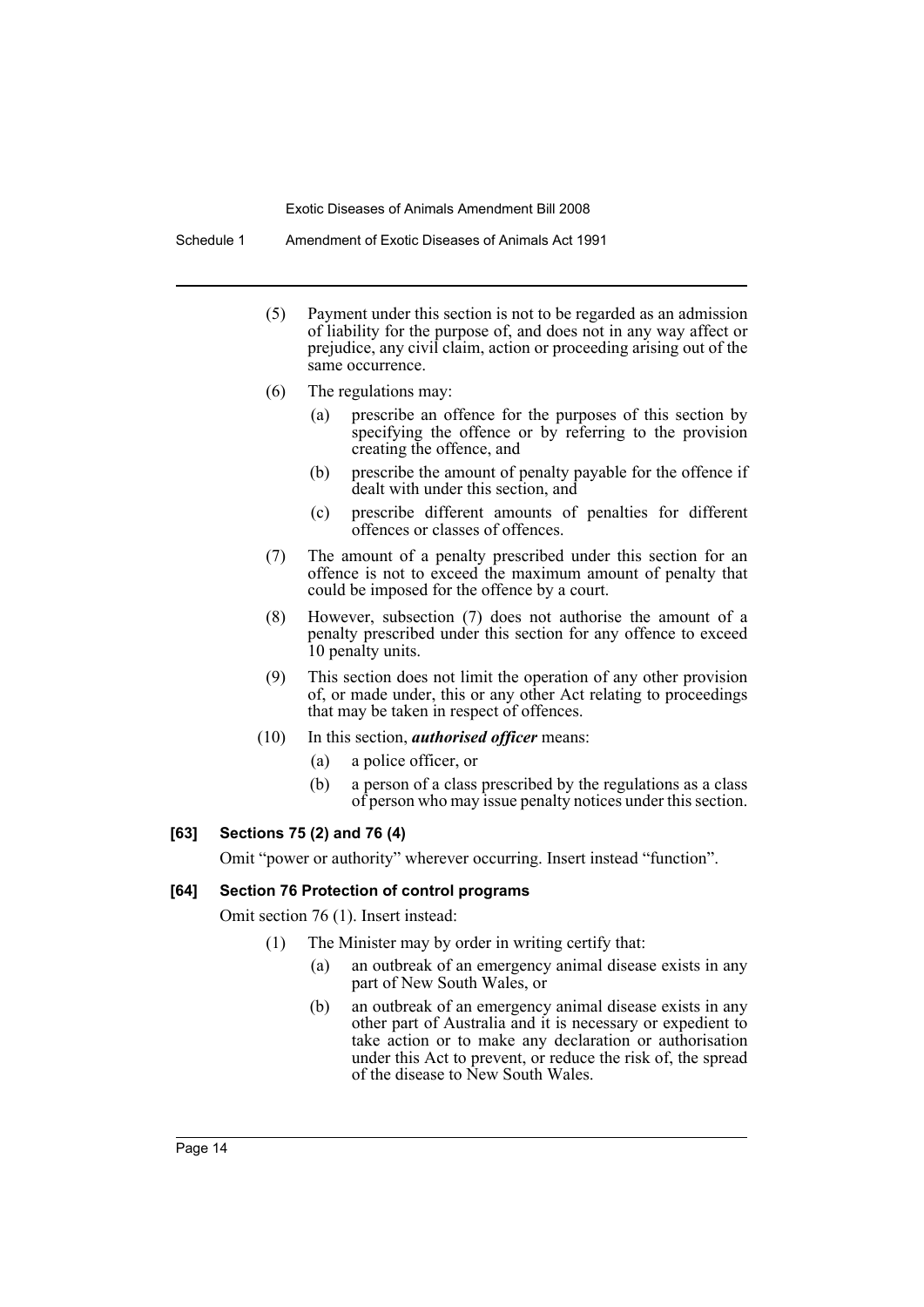Amendment of Exotic Diseases of Animals Act 1991 Schedule 1

# **[65] Section 76 (2)**

Omit "an exotic disease".

Insert instead "an emergency animal disease whether in New South Wales or any other part of Australia (as referred to in an order under subsection  $(1)$   $(b)$ ".

# **[66] Section 78 Regulations**

Omit "powers and" from section 78 (2) (b).

# **[67] Section 79 Amendment of Stock Diseases Act 1923 No 34**

Omit the section.

# **[68] Section 81**

Omit the section. Insert instead:

# **81 Savings and transitional provisions**

Schedule 1 has effect.

**[69] Schedule 1**

Insert after section 82:

# **Schedule 1 Savings and transitional provisions**

(Section 81)

# **Part 1 Preliminary**

# **1 Regulations**

(1) The regulations may contain provisions of a savings or transitional nature consequent on the enactment of the following Acts:

*Exotic Diseases of Animals Amendment Act 2008*

- (2) Any such provision may, if the regulations so provide, take effect from the date of assent to the Act concerned or a later date.
- (3) To the extent to which any such provision takes effect from a date that is earlier than the date of its publication in the Gazette, the provision does not operate so as:
	- (a) to affect, in a manner prejudicial to any person (other than the State or an authority of the State), the rights of that person existing before the date of its publication, or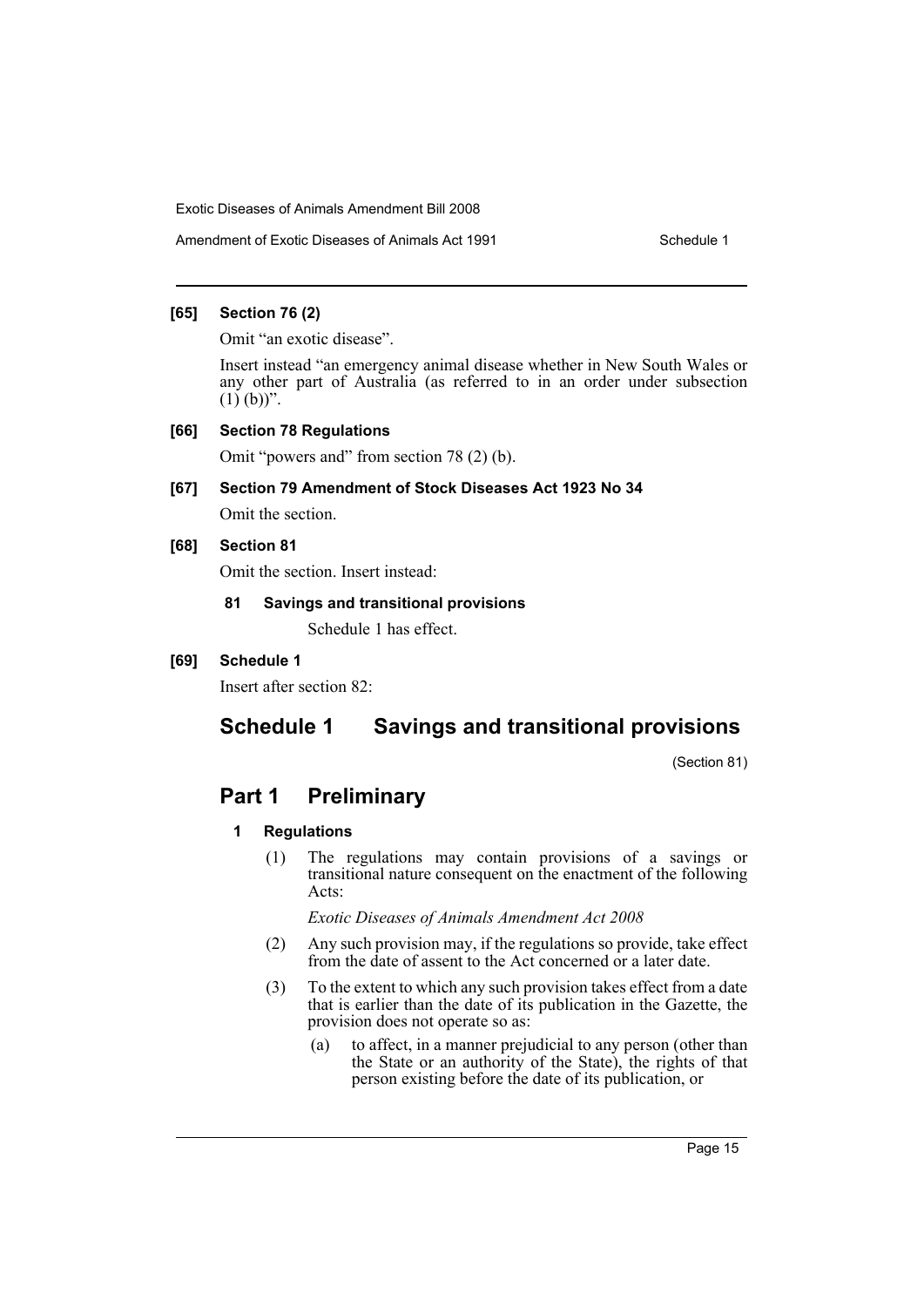Schedule 1 Amendment of Exotic Diseases of Animals Act 1991

(b) to impose liabilities on any person (other than the State or an authority of the State) in respect of anything done or omitted to be done before the date of its publication.

# **Part 2 Provisions consequent on enactment of Exotic Diseases of Animals Amendment Act 2008**

# **2 Definition**

In this Part:

*amending Act* means the *Exotic Diseases of Animals Amendment Act 2008*.

#### **3 Saving of declared exotic diseases**

Any disease that, immediately before the commencement of the amending Act, was declared to be an exotic disease for the purposes of this Act is taken to be an emergency animal disease declared by order under section 6A (as substituted by the amending Act).

#### **4 References to exotic diseases**

A reference in any Act (other than this Act) or in any instrument made under any Act to an exotic disease within the meaning of this Act is to be construed as a reference to an emergency animal disease.

# **5 Existing orders under Part 7**

Any order made under section 54 and in force immediately before the commencement of the amending Act is taken to be an order in force under that section (as amended by the amending Act).

# **6 Continuity of Fund**

The Emergency Animal Diseases Compensation and Eradication Fund is a continuation of the Exotic Diseases Compensation and Eradication Fund operating under this Act immediately before the commencement of the amending Act.

# **7 General savings provision**

(1) Subject to the regulations, anything done under or for the purposes of a provision of this Act that had effect immediately before the provision was amended by the amending Act is taken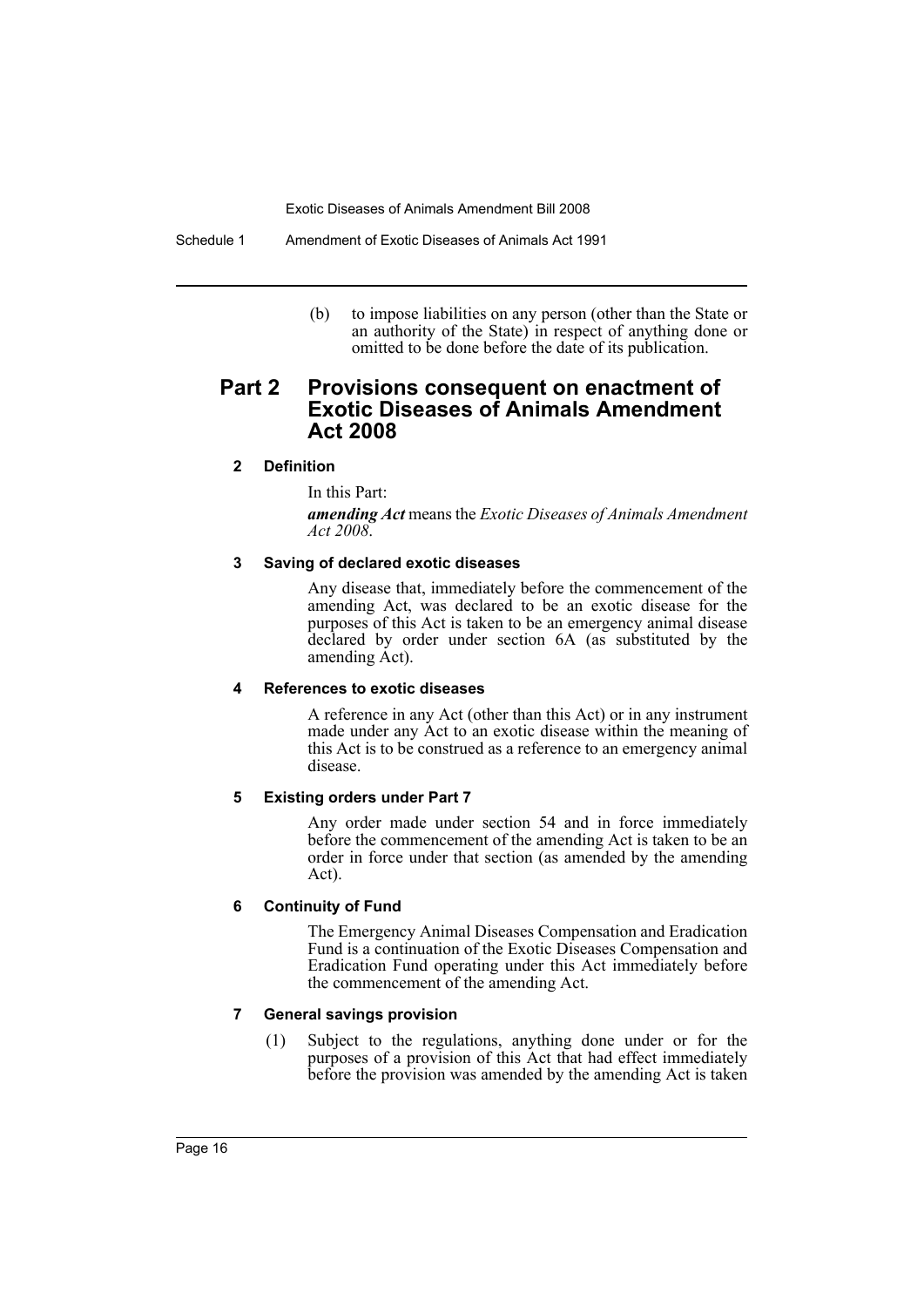Amendment of Exotic Diseases of Animals Act 1991 Schedule 1

to have been done under or for the purposes of this Act as so amended.

(2) Without limiting subclause (1), any authority, permit, certificate or appointment in force under a provision of this Act immediately before the amendment of the provision by the amending Act is taken to be an authority, permit, certificate or appointment in force under this Act as so amended.

# **[70] Dictionary**

Insert in alphabetical order:

*exercise* a function includes perform a duty.

*function* includes a power, authority or duty.

*treatment* means any procedure for curing, or for the alleviation, control or prevention of, an emergency animal disease, and includes vaccination.

### **[71] Dictionary**

#### Omit the definitions of *exotic disease*, *exotic disease agent* and *Fund*.

Insert instead in alphabetical order:

*animal disease agent* means any prion, virus, rickettsia, bacterium, protozoon, fungus, helminth, arthropod, insect or other pathogen or organism that is capable of causing an emergency animal disease.

*emergency animal disease*—see section 6A.

*Fund* means the Emergency Animal Diseases Compensation and Eradication Fund established under this Act.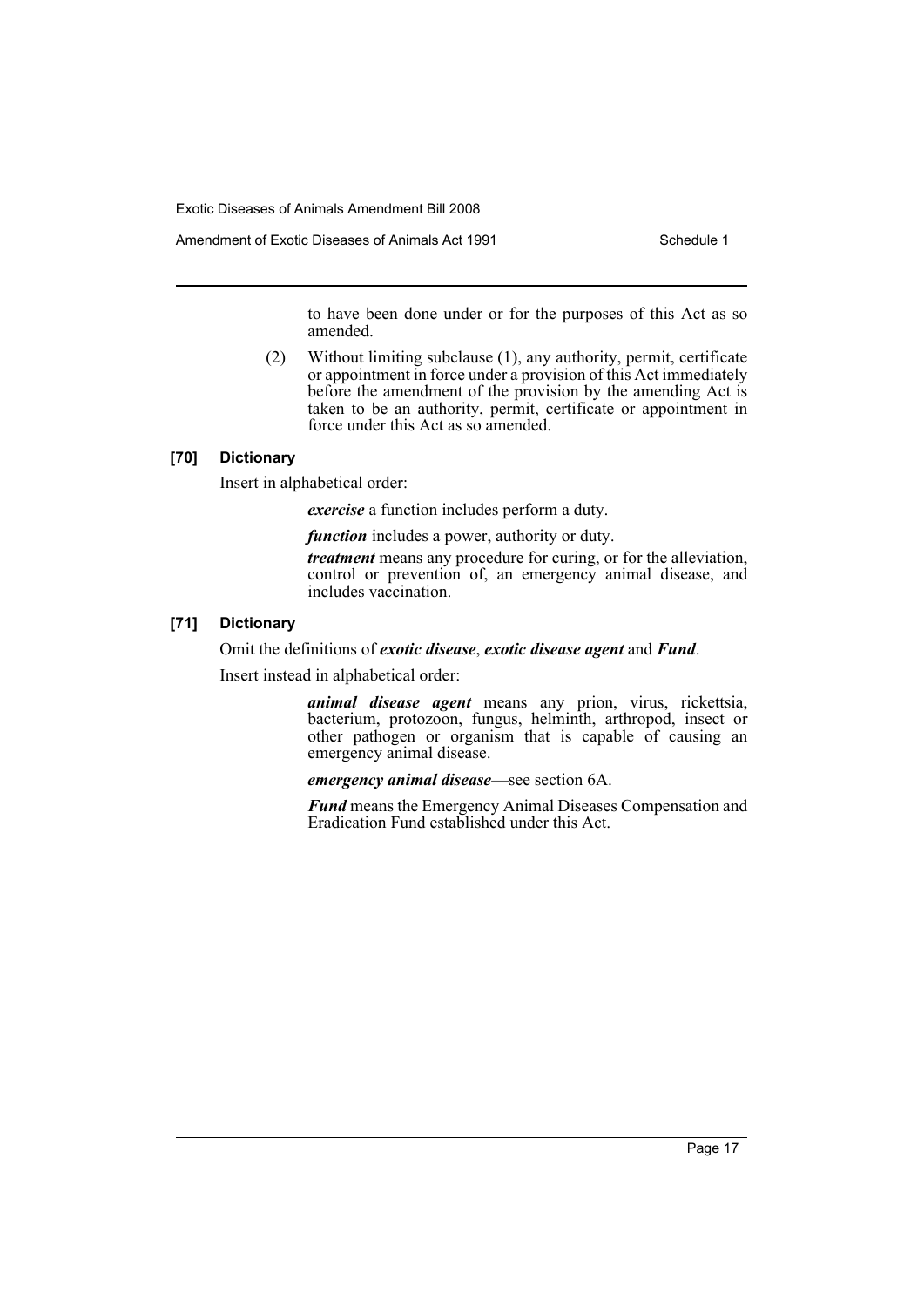Schedule 2 Amendment of other Acts

# <span id="page-18-0"></span>**Schedule 2 Amendment of other Acts**

(Section 4)

# **2.1 Agricultural Livestock (Disease Control Funding) Act 1998 No 139**

#### **Section 3 Definitions**

Omit "any exotic disease within the meaning of the *Exotic Diseases of Animals Act 1991*" from the definition of *disease*.

Insert instead "any emergency animal disease within the meaning of the *Animal Diseases (Emergency Outbreaks) Act 1991*".

# **2.2 Apiaries Act 1985 No 16**

#### **[1] Section 8 Grant or refusal of application for registration**

Insert ", on payment of such fee as may be prescribed by the regulations," after "issuing to the applicant" in section  $8(3)$  (a).

#### **[2] Section 11 Renewal of registration**

Insert ", on payment of such fee as may be prescribed by the regulations," after "issue to the applicant" in section 11  $(6)$   $(b)$ .

#### **[3] Section 42 General provisions with respect to offences**

Insert "or the regulations" after "this Act" in section 42 (1).

### **[4] Section 42 (1A)**

Insert after section 42 (1):

(1A) Any such proceedings must be commenced not later than 2 years from when the offence was alleged to have been committed.

#### **[5] Section 49 Fees etc to be paid into Consolidated Fund**

Omit the section.

# **2.3 Exhibited Animals Protection Act 1986 No 123**

#### **Section 46 Proceedings for offences**

Insert at the end of the section:

(2) Any such proceedings must be commenced not later than 2 years from when the offence was alleged to have been committed.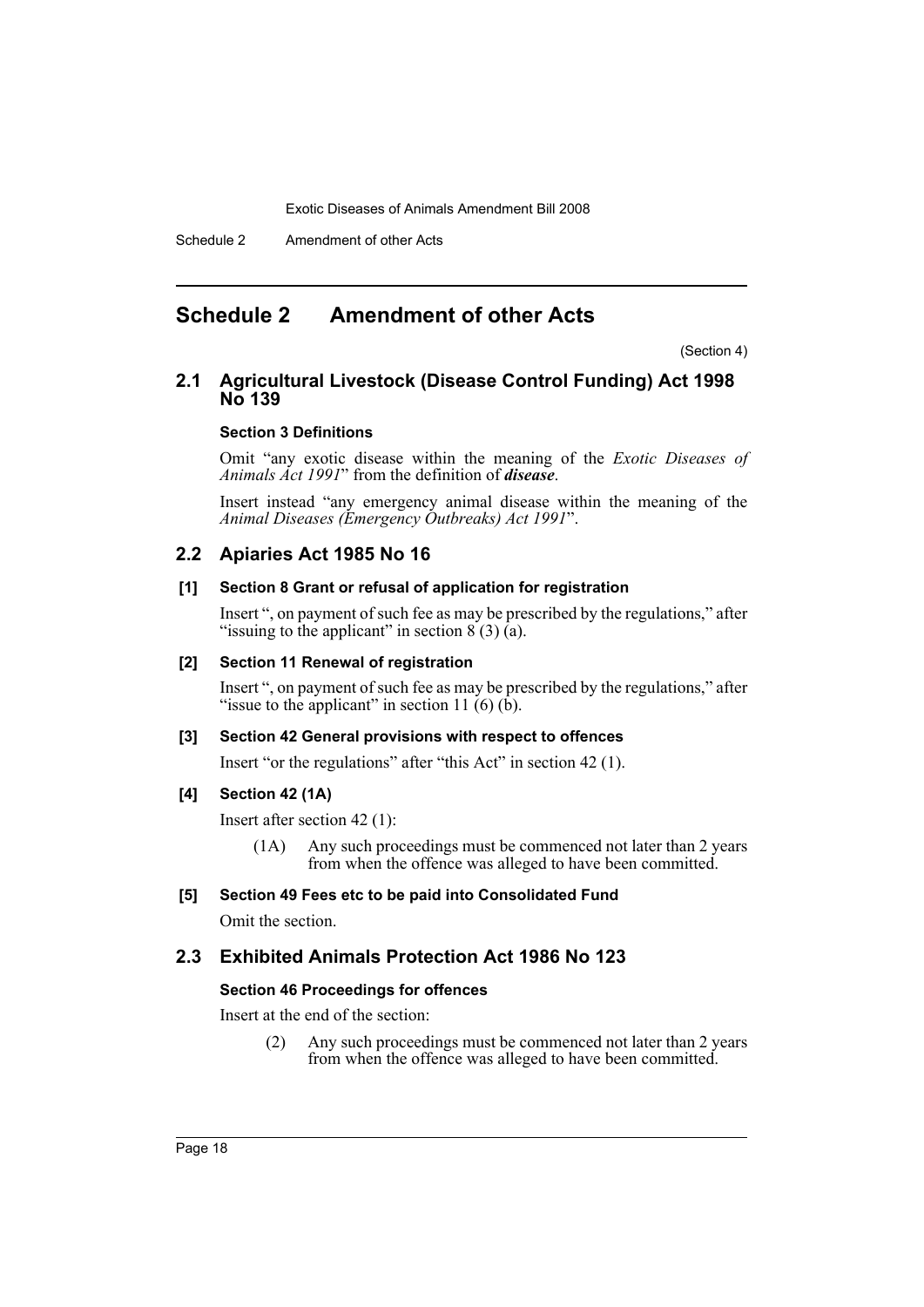Amendment of other Acts **Schedule 2** and the 2 and the 2 and 2 and 2 and 2 and 2 and 2 and 2 and 2 and 2 and 2 and 2 and 2 and 2 and 2 and 2 and 2 and 2 and 2 and 2 and 2 and 2 and 2 and 2 and 2 and 2 and 2 and 2 and 2 and

# **2.4 Fines Act 1996 No 99**

# **Schedule 1 Statutory provisions under which penalty notices issued**

Insert in alphabetical order of Acts:

*Animal Diseases (Emergency Outbreaks) Act 1991*, section 71A

# **2.5 Non-Indigenous Animals Act 1987 No 166**

# **[1] Section 27 Proceedings for offences**

Insert "or the regulations" after "this Act".

# **[2] Section 27 (2)**

Insert at the end of the section:

(2) Any such proceedings must be commenced not later than 2 years from when the offence was alleged to have been committed.

# **2.6 Noxious Weeds Act 1993 No 11**

# **Section 61 Proceedings for offences**

Insert at the end of the section:

(2) Any such proceedings must be commenced not later than 2 years from when the offence was alleged to have been committed.

# **2.7 Plant Diseases Act 1924 No 38**

# **[1] Section 26 Offences**

Insert after section 26 (2A):

(2B) Any such proceedings must be commenced not later than 2 years from when the offence was alleged to have been committed.

# **[2] Section 28 Regulations**

Insert at the end of section 28 (1) (f) (iv):

and

(v) for any other service (including the granting of any other type of certificate) provided under this Act or the regulations,